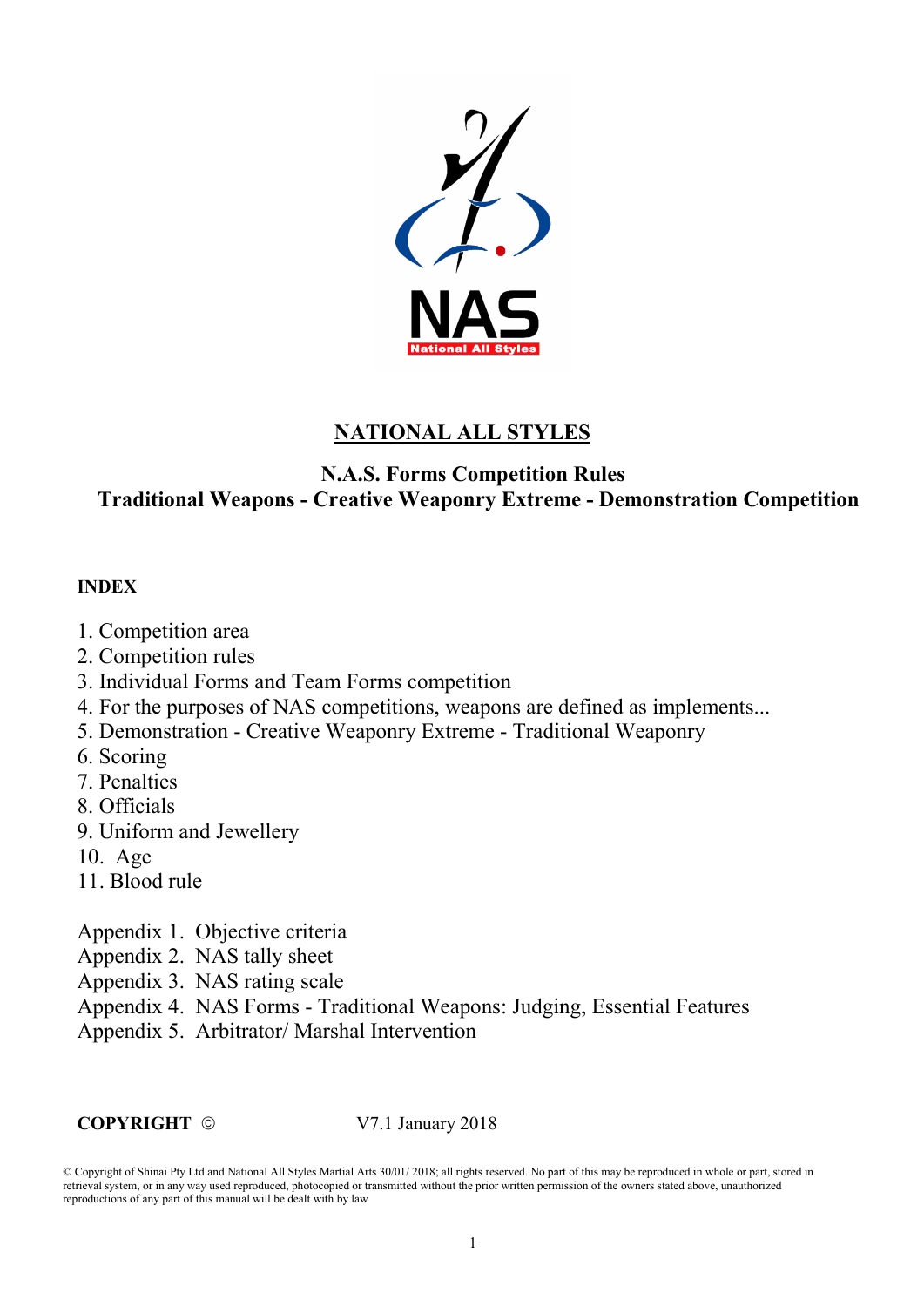### NAS Forms (open hand & weapons) and Demonstration competition – rules

#### 1. Competition area

- 1.1. The Competition area shall be known as the ring.
- 1.2. The size of the ring shall be 8 x 8 metres of flat, clean competition area free of all hazards.
- 1.3. The ring surface may be padded or unpadded so long as all competitors in the same competition perform on the same surface.
- Note. If the competition area is a raised surface, there must be sufficient space between the ring and the edge to allow safe competitor movement. It is the responsibility of the referee to examine the ring to ensure that it is safe for competition.
- 1.4 The NAS bowing formality for officials will be as follows. Standing upright with heels together and feet at a 45-degree angle, hands flat to the sides, the official will bend from the waist 10 to 15 degrees only.
	- Note: Formal bowing may become very uncoordinated due to the different bowing forms adopted by different systems, styles and nationalities. Imagine a line-up of officials with one bowing as if to a monarch, another performs the Kyokushin Oos form (Japanese), another places open hand on closed first (Kempo) and yet another adopts a cat stance and places an open hand over a clenched fist (Kung Fu), etc. Seeing the different variations from Indonesia, Philippines, Northern China, Southern China, Korea, and so on performed as part of an official line up at a tournament would look dreadful. This standardised formality, which is NOT part of the preparation for fighting (on the part of the officials) aims to keep the bowing simple, neutral and uniform.
- 1.5 All NAS officials are to be addressed as Mr. Mrs. Miss or Ms. whilst officiating at NAS tournaments.
	- Note: Because we have so many systems, styles, clubs etc. in NAS all have different formal titles that relate to their position/rank within their own organisation/club. Addressing all officials by the title Mr or Mrs or Miss or Ms avoids confusion, embarrassment (no mistakes) and it also engenders a greater community of spirit in the officials. It removes the seniority or subservience to higher grades that, whilst integral to the practice of the martial arts is inappropriate to the officiating of the sporting event. We must remember that after all a high grade in a martial art could be a NAS Level 1 whilst a lower grade could be a NAS Level 2. This in no way interferes with or denigrates the martial arts grading system. In the sporting context it is an attempt to, amongst other things, remove the follow-the-leader mentality where one official is intimidated or influenced by another. (That is, it seeks greater objectivity and independence.)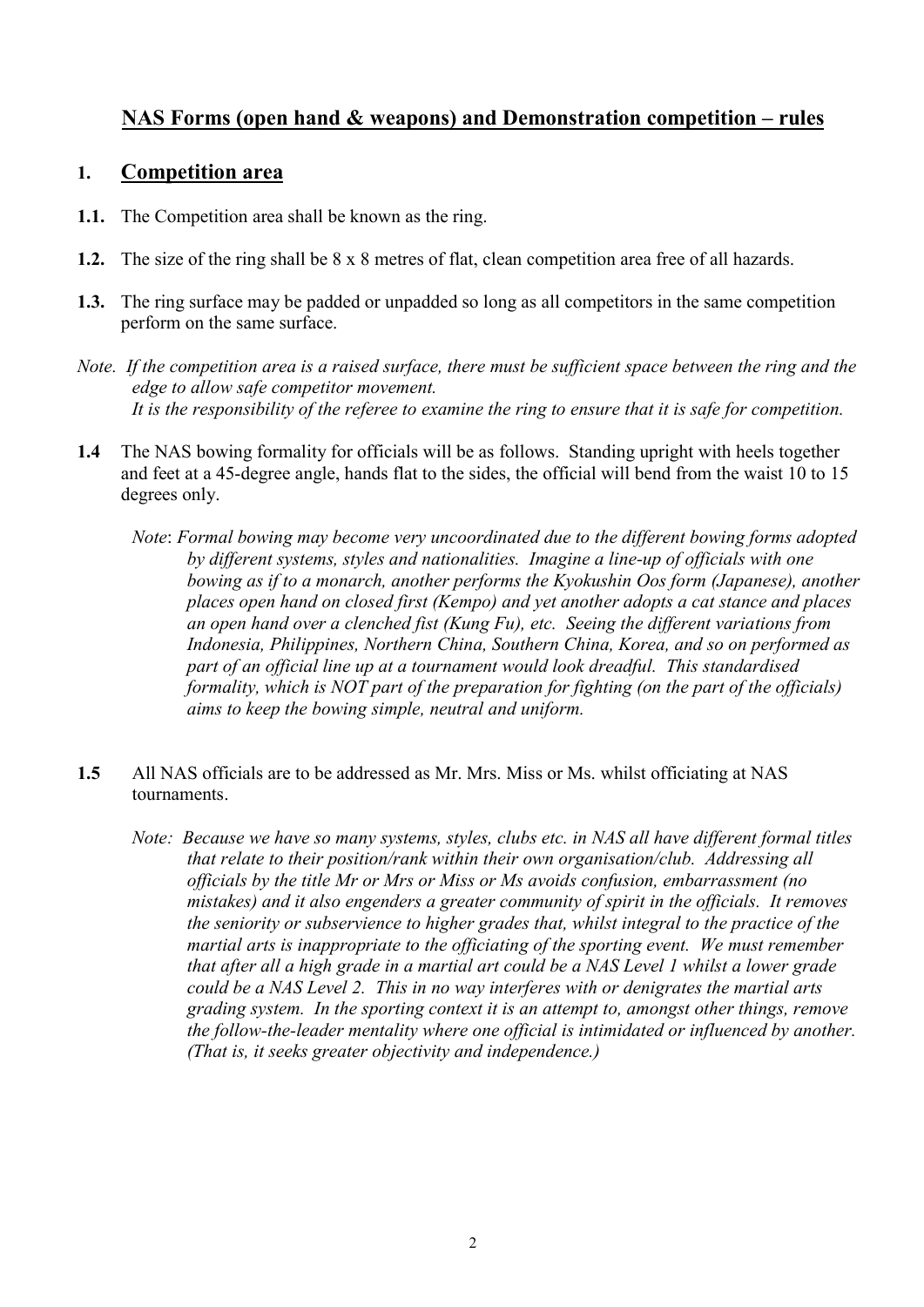### 2. Competition rules

- 2.1. The official judging panel will consist of either:
	- a) One ring referee and two judges. State & National events
	- b) One ring referee and four judges. Nationals (senior male/ female black belt divisions)
- 2.2. The competitor(s) shall enter the ring from the outside area and choose an appropriate location from which to commence the performance. (This need not be the centre of the ring.) The competition will be conducted with the contestant facing the audience.
- 2.3. The officials will be located outside the ring area in the following manner:
	- a.) The ring referee shall be positioned in front of the competitor, two judges positioned to the left and right of the competitor.
	- b) The ring referee shall be positioned in front of the competitor, four judges positioned at each corner of ring
- 2.4. Competitors will perform the form/demonstration of their choice for evaluation by the officials. The performance will be judged from the competitor's commencing formality or salutation until the concluding formality.

Note! After formal bow-in is completed, time will start from first movement forward, side or backwards. End of match will finish last movement forward, side or backwards

- 2.5. The form/demonstration shall not be less than 20 seconds in duration nor shall it exceed three minutes in duration.11 years and under will be exempted from the less than 20 second ruling, however all forms/ demonstrations should not exceed three minute.
	- Note! Forms competition only, the first competitor has an option to repeat her/his performance at the end of the round. The second result is the deciding factor for the competitor. There is no second chance for the first competitor if there are less than 6 competitors. This removes any bias that the first competitor may suffer because the Officials are still settling into their task; Ref 6.6

### 2.6. Musical accompaniment is permitted in the following events:

- a) Permitted for Demonstration/ Creative weaponry extreme Weaponry competitions only (Not for standard forms competition).
- b) Music is permitted at preliminary and National Championship with the following conditions.
- c) Competitor will supply battery powered players and music
- d) Recorder will be placed at corner of competition area
- e) At no time is offensive language in music permitted at any NAS competition
- f) Music will be kept to a minimum volume as not to distract other competitors in adjoining rings
- 2.7 All competitors will line up and sit at the opposite side on the ring to the Table Officials. This side being the side where the Chief Judge is seated during the Forms, Demonstrations and Weaponry events.

Note! In a team match all team members must face the same direction i.e. towards the audience.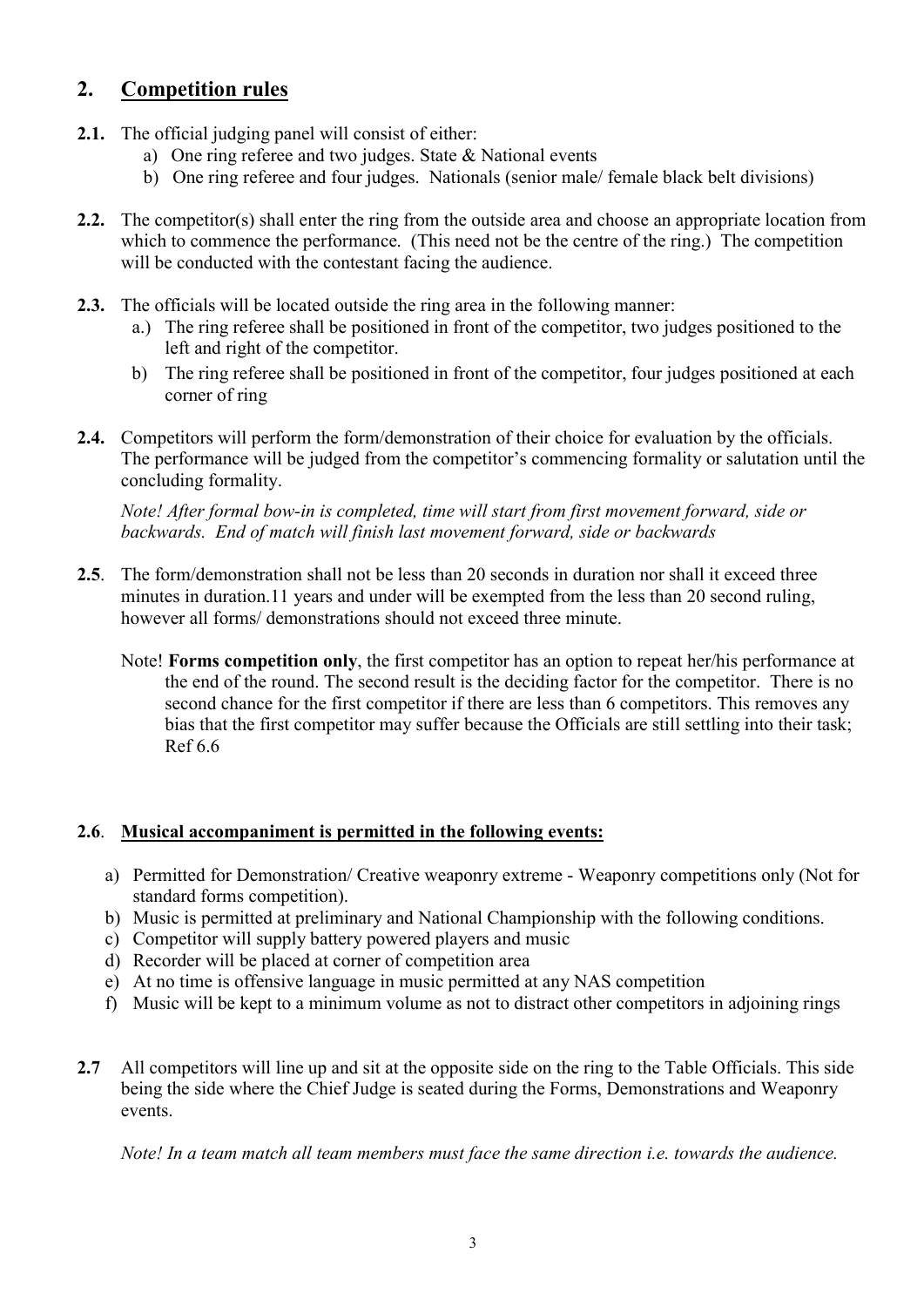### 3. Individual Forms and Team Forms competition

- 3.1. There shall be two categories of form/ demonstration competition:
	- a) Individual
	- b) Team
- 3.2. Individual competitions will be exclusively male or female. However, male and female competitions within a division may be combined.
- 3.3. Team form competitions must comprise three competitors. That is, more than three competitors or less than three competitors do not constitute a team for this competition.
- 3.4. Synchronised Teams Forms competition;
	- a) Adult male and female black belt teams can be all male, all female teams or mixed teams
	- b) Adult male and female novice teams can be all male, all female teams or mixed teams
	- c) Junior teams can be mixed male/female, 17 years and under

#### Note! Adult 18 years and above are not permitted in junior State synchronised team forms

- 3.5. In a multiple round event (two or three rounds) the competitors selected to progress beyond the first round will be listed for performance from the lowest to the highest score. That is, the lowest scoring competitor will perform first, and the highest scoring competitor will perform last.
- 3.6. Judging panel, Tie situation:

National All Styles tournaments where a panel of 3 judges are used

- a) All 3 judges award a score.
- b) All 3 judges scores are calculated
- c) Forms competition: If a tie situation occurs, second different form is required, Note! All divisions' other than male/female black belt open divisions are required to repeat same form.
- d) If tie situation persists and the high/low system cannot determine a winner the Chief referee will decide winner.
- e) Draw situation traditional weapons, all demonstration competition: Reference 5.8: page 9
- 3.7 National Championship: Male / Female Black belt forms will consist of a panel of 3 or 5 judges. Reference to a tie situation, refer 3.6

Note! In the event of a tie in the first or second rounds a second, different form must be performed, if the high/low method is not used. This tie-breaking form can be repeated in a subsequent round. In respect to junior, Veteran and novice/intermediate grades the tie breaking form does not have to be a different form.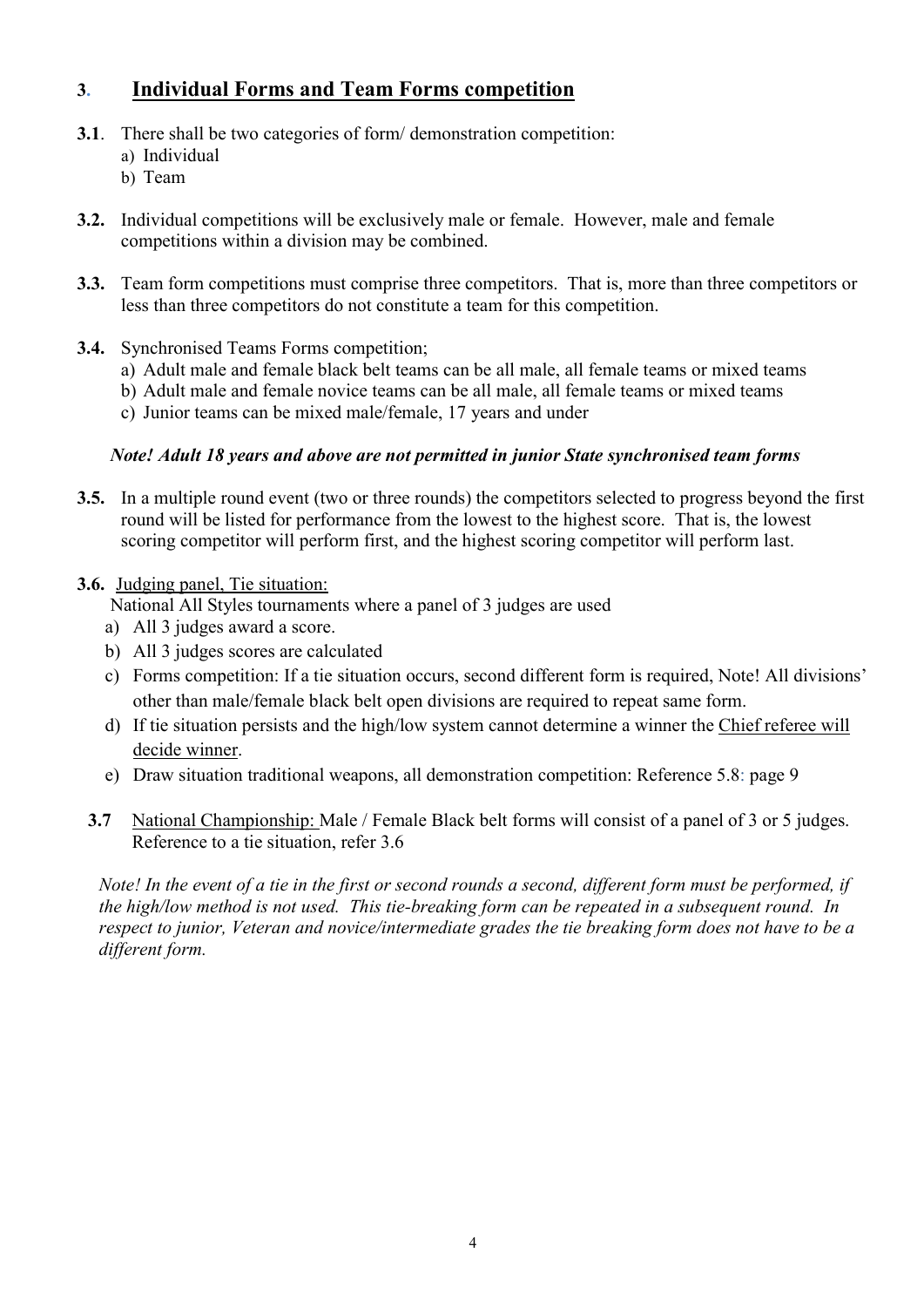#### 3.8 Traditional Weaponry Competition:

 Weapon forms are defined as an event involving an individual performing a pre-arranged series of movements that include the use of a clearly identified weapon. Judging is based on the use, manipulation and control of the Weapon.

a) Traditional Weapon division only: Traditional Weapon Forms must capture the essence of classic martial arts movements, showcasing the traditional techniques, stances, footwork, and weapons. Emphasis is placed on execution of technique, application of technique, balance, speed, power, solid stances, and focus. Forms may be unmodified or modified from what a system or school considers being the original version of the form.

Note! At no time is aluminium weapons, light bow/jo or any other weapon that gives the competitor the edge in regard to speed and agility permitted in this division...also must capture the essence of classic martial art movement, showcasing the traditional techniques, stances, foot work and weapon, Reference penalty, page 9: 7.3 - Note

- b) Traditional Weapon division only: Other than transitioning movements, both hands must be on the weapon(s) at all times.
- c) Traditional Weapon division only: Techniques may not involve any more than a 360-degree turn.

Note! Performance of the following movements will result in a downgrade/penalty of the form, or upon unanimous vote of the judges as a form inappropriate for the division: front or back flips, cartwheels, front or side leg splits, releases of the weapon other than simple hand switches, or any other gymnastic movements or extreme exhibitions of flexibility or agility with the body or weapon that are deemed in the opinion of the judges to be inappropriate for the division pursuant to the general guidelines set forth here. Reference penalties page 9

d) Weapons chart below 'outlines' weapons accepted/not accepted at any NAS tournaments

Note! All junior 17 years and under are prohibited from using a live blade weapon etc, during traditional weaponry & demonstration competition.

| TRADITIONAL<br><b>WEAPONRY DIVISION</b><br><b>PROHIBITED</b><br>17 years & under | • Home made weapons<br>Live blades or imitation samurai sword<br>Wooden nunchaku<br>Live blade kama (including aluminium or alloyed weapons)<br>Kusari – Chigiriki or any ball/ chain weapon<br>Kusarigama – Sickle & chain<br>Naginata – Long pole with blade at end<br>• Chinese – Double ended spears with blade<br>• Chinese $-$ Single ended spears with blade<br>Chinese – Wushu – Jien – two ended blade<br>Tai chi – sword<br>Chinese weapon $-$ with blade/ sharp point |
|----------------------------------------------------------------------------------|----------------------------------------------------------------------------------------------------------------------------------------------------------------------------------------------------------------------------------------------------------------------------------------------------------------------------------------------------------------------------------------------------------------------------------------------------------------------------------|
| TRADITIONAL<br><b>WEAPONRY DIVISION</b><br><b>ACCEPTED</b><br>17 years & under   | $\bullet$ Tessen – Iron fan<br>• The Bokken or Wooden sword<br>• Nunchaku – foam padded<br>• Bo, Jo or Staff<br>• Fighting sticks<br>• Wooden kama<br>· Sai, Tonfa, Tetsubo<br>• Rubber knives<br>• Chinese long pole with no point or sharp edging<br>• Chinese single ended spear with no point or sharp edging                                                                                                                                                                |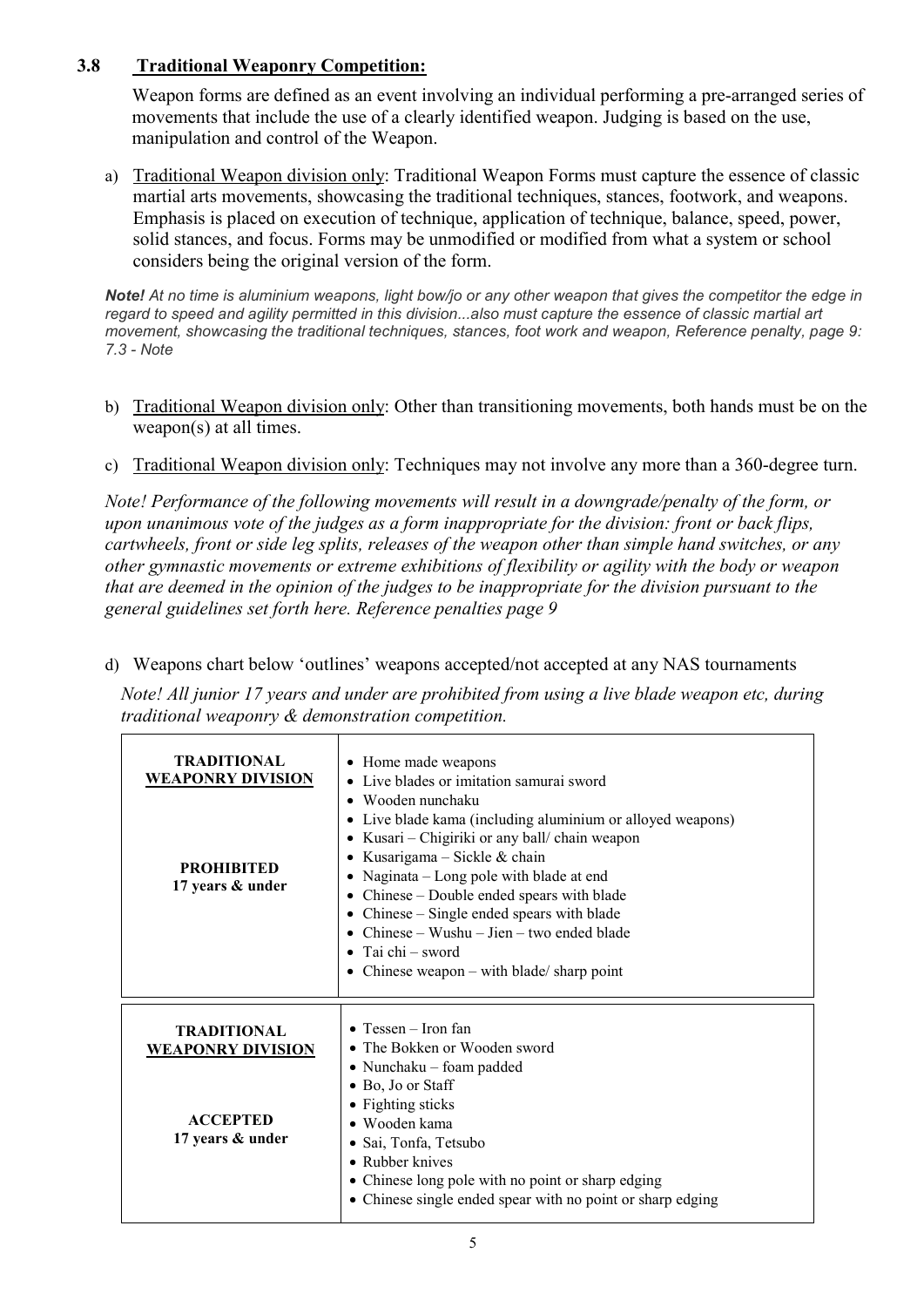#### 4. For the purposes of NAS competitions, weapons are defined as implements that are:

- a) Traditional weaponry  $-1$  person only to perform in this event
- b) Employed in a combative manner i.e. in defensive and offensive manoeuvres;
- c) Not of a projectile nature;
- d) A genuine weapon is one that is not an imitation, a fake or sub-standard. That is, it must be a real, authentic weapon. Homemade weapons, Light weigh aluminium weapons will not be accepted in Senior traditional weaponry competition
- e) Considered safe in the NAS tournament environment i.e. are in good repair and not likely to break, fall apart or in some other manner endanger competitors, spectators or officials;
- f) Weapons performances must not cause damage to rings (mats) or the surrounding area equipment, e.g. striking the mat with a sword, staff or a sharp object
- g) All weaponry demonstrations must not endanger or cause harm to any NAS official during performance; reference (c)

Note! Non-authentic weapon "XMA" style or non-traditional aluminium, alloyed are not permitted in traditional weapons competition.

- 4.1 For the purposes of NAS demonstrations competitions all equipment, materials and ordinance (including clothing) for use in the demonstration must be deemed safe and appropriate by the NAS Chief Judge e.g. glass, pyrotechnics, projectiles, sprays, sharp objects, etc. may be ruled ineligible.
- 4.2 The ring referee is empowered to inspect all weapons and equipment, as discussed in rules 4.1 above, and to decide if they comply with the NAS safety and competition standards.
- 4.3 All weapons and demonstrations competitors are required to present weapons and equipment, as discussed above, to the ring referee for inspection and approval prior to the competition.

#### Note! Music is not permitted

### 5. Creative Weaponry Extreme



The NAS Creative weaponry, will be judged on the entertainment value; interpretation, difficulty, execution, entertainment and theatrical performance

- a) Interpretation & difficulty is indicated by its degree of complexity and the techniques contained therein. A variety of directional changes, numerous variations of speed, the length of the demonstration, and multiple combinations may point to a high degree of difficulty. High-risk techniques such as explosive flying kicks, acrobatic skills, front or back flips, cartwheels, front or side leg splits, gymnastic movements or extreme exhibitions of flexibility.
- b) Execution involve: power and grace of movements, stance, posture and balance. Crucial aspects are also the correct application of strikes, blocks jump and other martial manoeuvres and techniques. These must be delivered with accuracy and, especially when in combination, they must be fully completed. All stances must be functional.
- c) Entertainment/Theatrical: All movements must be explosive & functional. They must be martial in character, reflecting martial principles. Along with the other essential features this demonstrates the contestants clear understanding of the movements. These must be presented with conviction, competence and sense of realism. In other words, the demonstration is not simply an exercise or a dance.

Note! Make reference to divisions on page 7 and their criteria.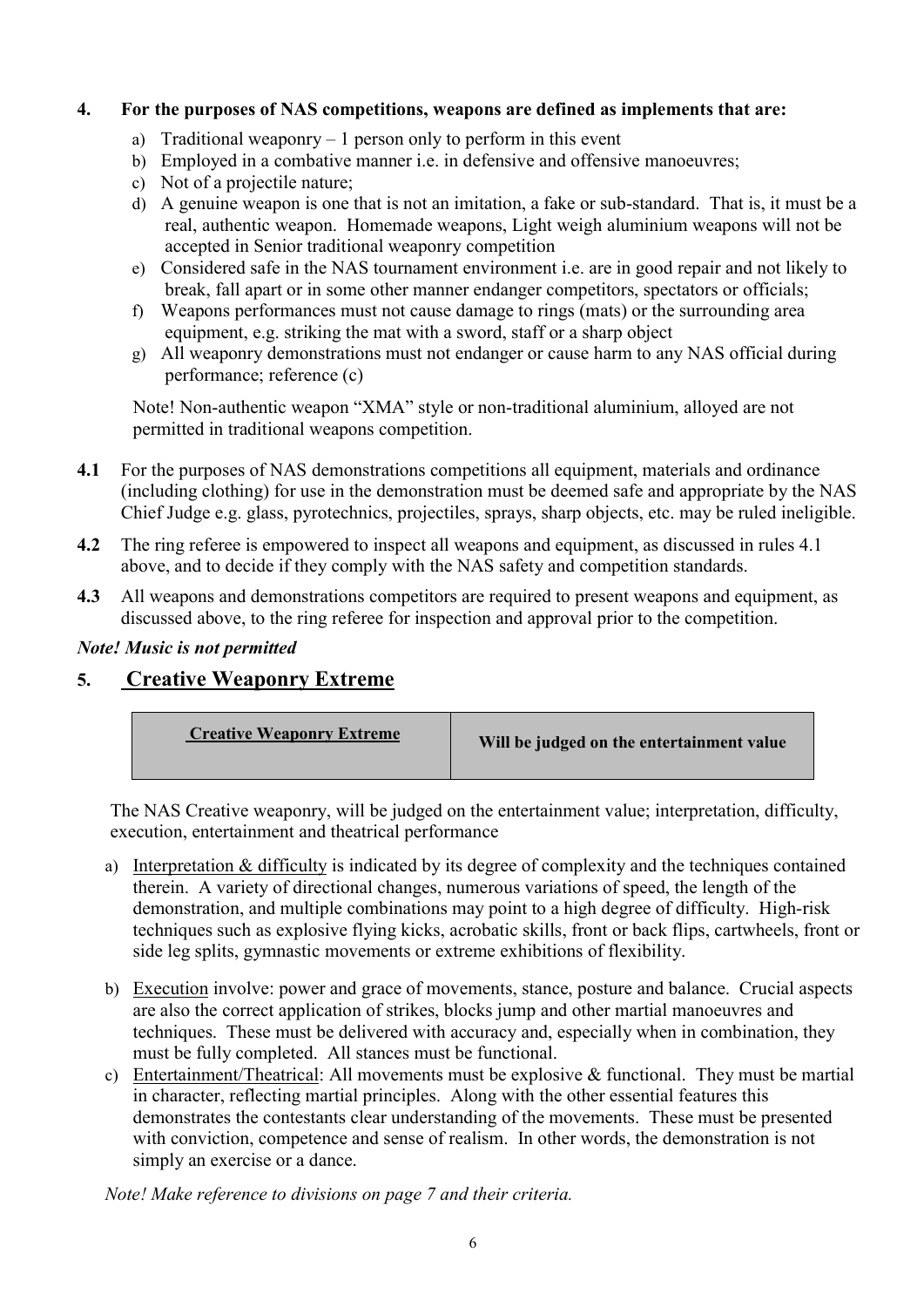#### 5.1 Demonstration Competition:

Competitors will be judged with an emphasis on the entertainment value of the performance.

- a) Teams must consist of 2 or more persons.
- b) The demonstration must be martial art in character
- c) The performance must remain within the confines of 8x8 ring
- d) Adult props are prohibited in junior demonstrations
- e) Children 17 years & under are not permitted to compete in adult demonstration
- f) Demonstrations subject to the 3 minute time rule; (rule 2.5)
- g) Music and battery-operated stereo to be provided by competitor

#### Note! Adult 18 years and above are not permitted in junior Demo/Creative weapons division

#### 5.2 Creative Weaponry Extreme Competition:

Creative Weapons: non-authentic "XMA" weapons are permitted to be used in demonstration as Creative Weapons.

- a) 1 or more persons permitted.
- b) Scoring criteria: reference point 5, a, b and c
- c) The performance must remain within the confines of the ring and is still subject to the 3-minute time rule. (Rule 2.5)
- d) Music and battery-operated stereo to be provided by competitor
- 5.3 Demonstration Competition: Tameshi-wari (breaking techniques) are prohibited in NAS competition

#### 5.4 Accepted Weapons Chart: Adult and children

Demonstration Competition: all rankings Accepted weapons, / Creative weapons competition. Reference chart below;

 Note! All junior 17 years and under are prohibited from using a live blade weapon etc, during creative weaponry & demonstration competition.

| <b>Creative Weaponry</b><br><b>Extreme</b>                             | $\bullet$ Adult -<br>$\bullet$ Children -<br>$\bullet$ Children -                                                                                                                                | Bokken or Wooden sword, Samurai sword blunt<br>The Bokken or Wooden sword, Aluminium Samurai sword<br>Nunchaku – foam padded - aluminium                                                                                                                                                           |
|------------------------------------------------------------------------|--------------------------------------------------------------------------------------------------------------------------------------------------------------------------------------------------|----------------------------------------------------------------------------------------------------------------------------------------------------------------------------------------------------------------------------------------------------------------------------------------------------|
| <b>ACCEPTED WEAPONS</b><br><b>Adult - Children</b>                     | $\bullet$ Adult -<br>$\bullet$ Children/Adult -<br>$\bullet$ Children/Adult -                                                                                                                    | Nunchaku $-$ wooden - aluminium<br>Bo, Jo or Staff<br>Fighting sticks                                                                                                                                                                                                                              |
| <b>PERMITTED</b><br><b>Aluminium weapons</b><br><b>Alloyed weapons</b> | $\bullet$ Children/Adult -<br>$\bullet$ Children/Adult -<br>$\bullet$ Children -<br>$\bullet$ Children/Adult -<br>• Children/Adult -<br>$\bullet$ Children/Adult -<br>$\bullet$ Children/Adult - | Wooden, Aluminium, Alloyed kama (NO point or sharp<br>edging)<br>Sai, Tonfa, Tetsubo<br>Rubber knives – (adults blunt blade)<br>Chinese long pole with no point or sharp edging<br>Chinese single ended spear with no point or<br>sharp edging<br>Wushu Sword – (blunt blade)<br>Tessen – Iron fan |

5.5 If there is a tie in a demonstration event and there are three judges the victor will be decided according to the 'high/low' system. If in any other circumstance or if the 'high/low' system fails to produce a result the Chief Judge will cast a deciding vote to select the victor.

Note: Because the tie may involve two or more contestants the chief judge may be required to decide not only a single victor but also second and third placing.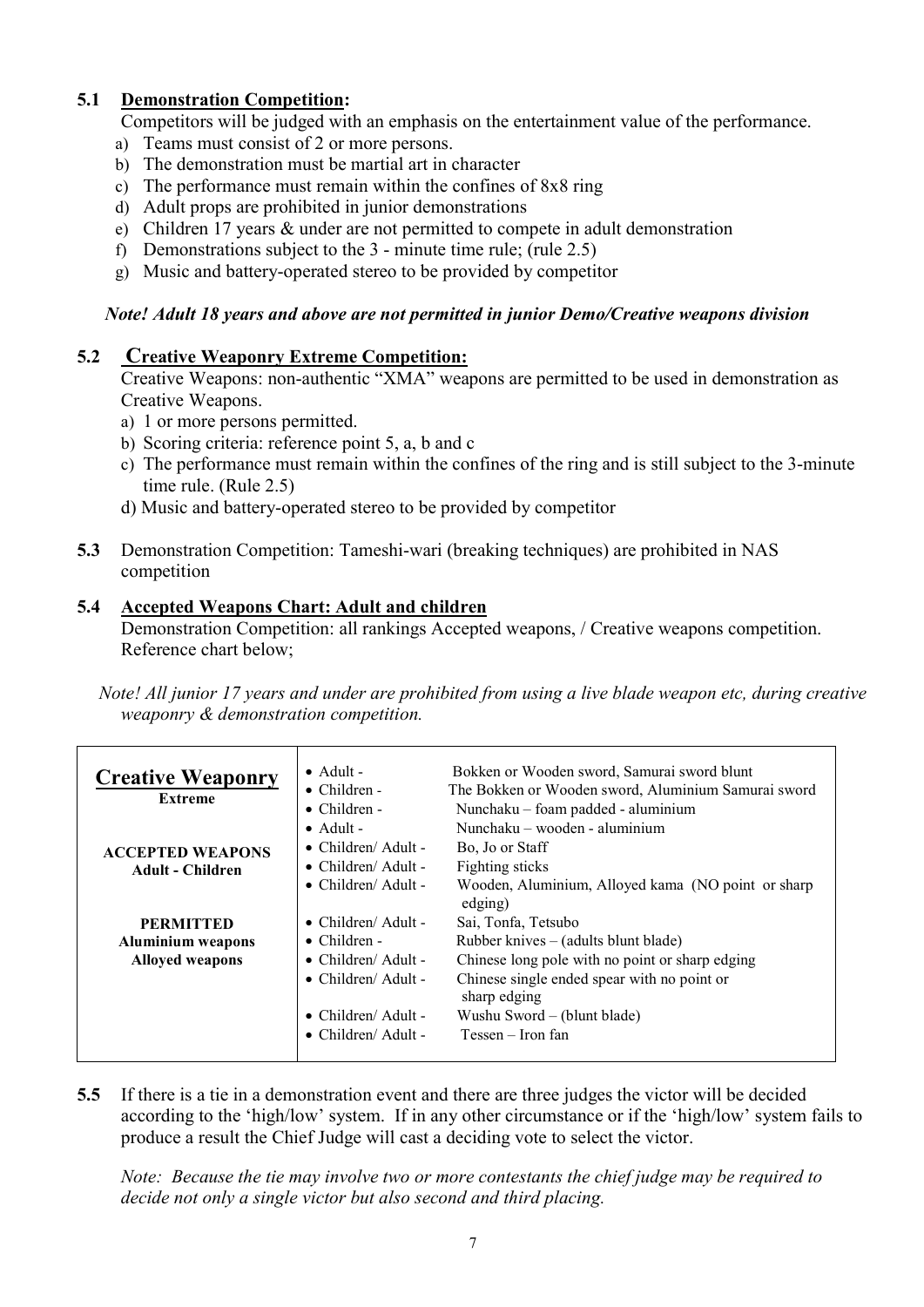### 6. Scoring

- 6.1 Forms & traditional weapons competition: contestants will be measured against the NAS judging criteria, as outlined in Appendix 1: page 12
	- a) Officials will award marks against each criterion to a maximum score as illustrated by the NAS tally sheet. Appendix 2: page 13
	- b) The rating scale of the NAS judging criteria indicates the characteristics against which officials must judge each competitor. Appendix 3: page 14
	- c) The essential features of the NAS judging criteria are further explained in Appendix 4: page 15. These features must be understood and strictly applied by each official in the judging
- 6.2 Creative Weaponry Extreme: will be judged according to the entertainment value. Reference, point 5 a, b and c
- 6.3 Competitors must remain within the confines of the ring (see rule 1.2) for the entire performance of their form, demonstration or weaponry. Failure to conform to this requirement will result in disqualification.
- Note! This standard is particularly relevant to National and International competition; all competitors at this level are aware of the official size of the ring area and therefore should have structured their form, demonstration or weaponry to be performed within the confines of the 8x8. At no time can any part of a weapon leave the competition area, failure to conform to this requirement will result in disqualification
- 6.4 When scoring team (open hand and weapons) matches the Officials will apply the methodology outlined for individual competition in the above-mentioned rules.
	- a) In addition, the Officials will consider the synchronisation of the team members
	- b) Will award marks according to the unison of timing, movement, rhythm, focus, power and technique.
	- Note: The breathing pattern should not be used as a timing signal. Judges will take into consideration any audible or visual signals that are used to synchronise the team performance when allocating marks. Generally speaking, teams that rely on audible or visual signals are unlikely to demonstrate high complexity or rhythm aspects. i.e. these cues are not associated with advanced performances regardless of the level of the form itself. In addition, the martial realism may be lacking as the unison is regimented or forced, sometimes giving the performance a robotic appearance.
- 6.5 Forms Competitor Only: The first competitor has an option to repeat her/his performance at the end of the round. The second result is the deciding factor for the competitor. There is no second chance for the first competitor if there are less than 6 competitors.
- Note: This removes any bias that the first competitor may suffer because the officials are still settling into the task. However, there is no second chance for the first contestant in Demonstration events or Team Form events.
- 6.6 Draw situation: Team events demonstrations, traditional weaponry & creative weaponry and creative forms competition:
	- a) Team events: In the event of a draw, high/low procedure will be put in play, however if unable to separate the draw situation, Chief Judge will decide winner
	- b) Demonstrations, traditional weaponry, creative weaponry and creative forms divisions: In the event of a draw, high/low procedure will be put in play, however if unable to separate the draw situation, Chief Judge will decide winner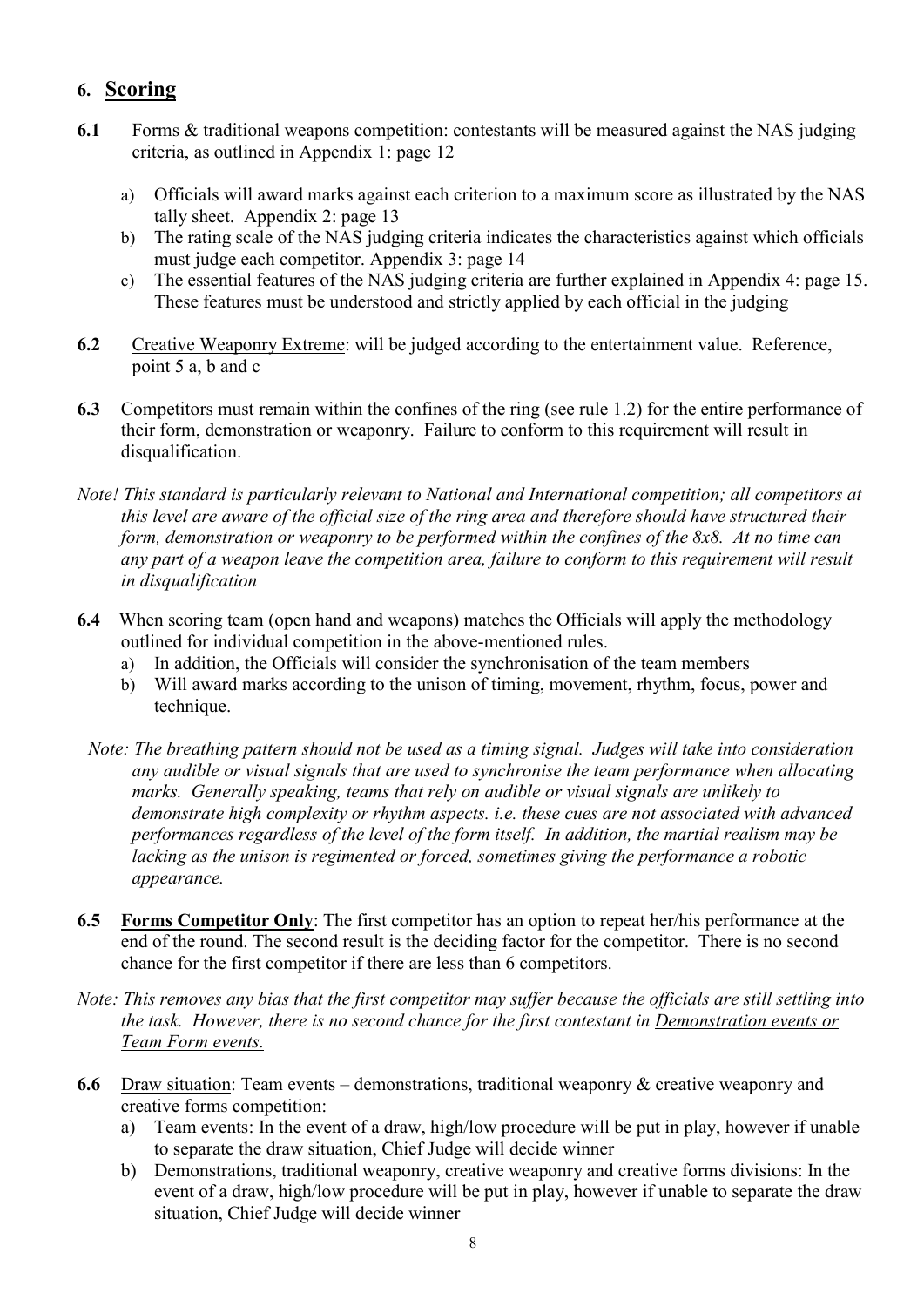- 6.7 At the conclusion of the performance;
	- a) The competitor will stand and wait for the judges scores
	- b) Once scores have been awarded and judges have finished displaying their scores to the table Officials, competitor will bow and exit the ring

Note: The timekeeper will read the scores out aloud as the scorekeeper records them. This allows the judges to verify that the score displayed is correct.

### 7. Penalties

- 7.1 Forms Contestants Penalties/ Disqualifications:
	- a) Any competitor leaving the ring area 8x8 will incur disqualification.
	- b) Adult male and female black belt competitor interrupt, forget the performance, fall unintentionally or leave the ring: Disqualification
	- c) Junior ranks (veterans, novice and intermediate) divisions interrupt, forget the performance, fall unintentionally or leave the ring: Will incur a full point deduction from all judges
	- d) Team forms competitors will be disqualified for the following, leaving 8x8 ring or forgetting form.
	- e) Penalised 0.1 mark for every second by which the form exceeds three minutes or is shorter than 20 seconds.
	- f) Team Forms Disqualified if the team comprises less than or more than three contestants.
- Note: Junior ranks (veterans, novice and intermediate) divisions are permitted to restart if they fall, forget or interrupt their performance. However senior Black Belt contestants are not permitted to restart after an unintentional fall, step outside the competition area, a lapse of memory or an interruption.
- 7.2 Table official will stand and advise to the ring and audience the time violation. The chief judge will then stand, announce to the ring and audience that the point deduction will be taken away by the chief judge's score only and the other judge scores unaltered.
- 7.3 Traditional Weaponry Competition-Penalties/ Disqualifications:
	- a) Weapons may be placed on floor during demonstration with no penalty.
	- b) Disqualification will occur for any weapon (any parts of) exiting the 8x8 competition area and forgetting form.
	- c) If the weapon is dropped during the event, one (1) full point will be deducted from every Judge's score (the judges will deduct the point themselves prior to indicating to the table their score).
	- d) Penalty of one full point from all judges will be incurred for the following: Back flips, side splits, and aerobic / gymnastic movements, twirling of weapon in the air or side to side. At no time is aluminium or homemade weapons permitted in traditional weapons division; reference note.
	- e) Accidentally touching/striking mats will incur NO penalty, however deliberate, malice striking to mats; competitor may incur cost of repair or replacement of mats

#### Note! At no time is aluminium weapons, light bow/ jo or any other weapon that gives the competitor the edge in regard to speed and agility permitted in this division...also must capture the essence of classic martial art movement, showcasing the traditional techniques, stances, foot work and weapon…competitor will be disqualified!

- 7.4 Creative/Weaponry/Extreme competition -Penalties/ Disqualifications:
	- a) Weapons may be placed on floor during demonstration with no penalty.
	- b) Disqualification will occur for any weapon (any parts of) exiting the 8x8 competition area and forgetting form.
	- c) If the weapon is dropped during the event, one (1) full point will be deducted from every Judge's score (the judges will deduct the point themselves prior to indicating to the table their score).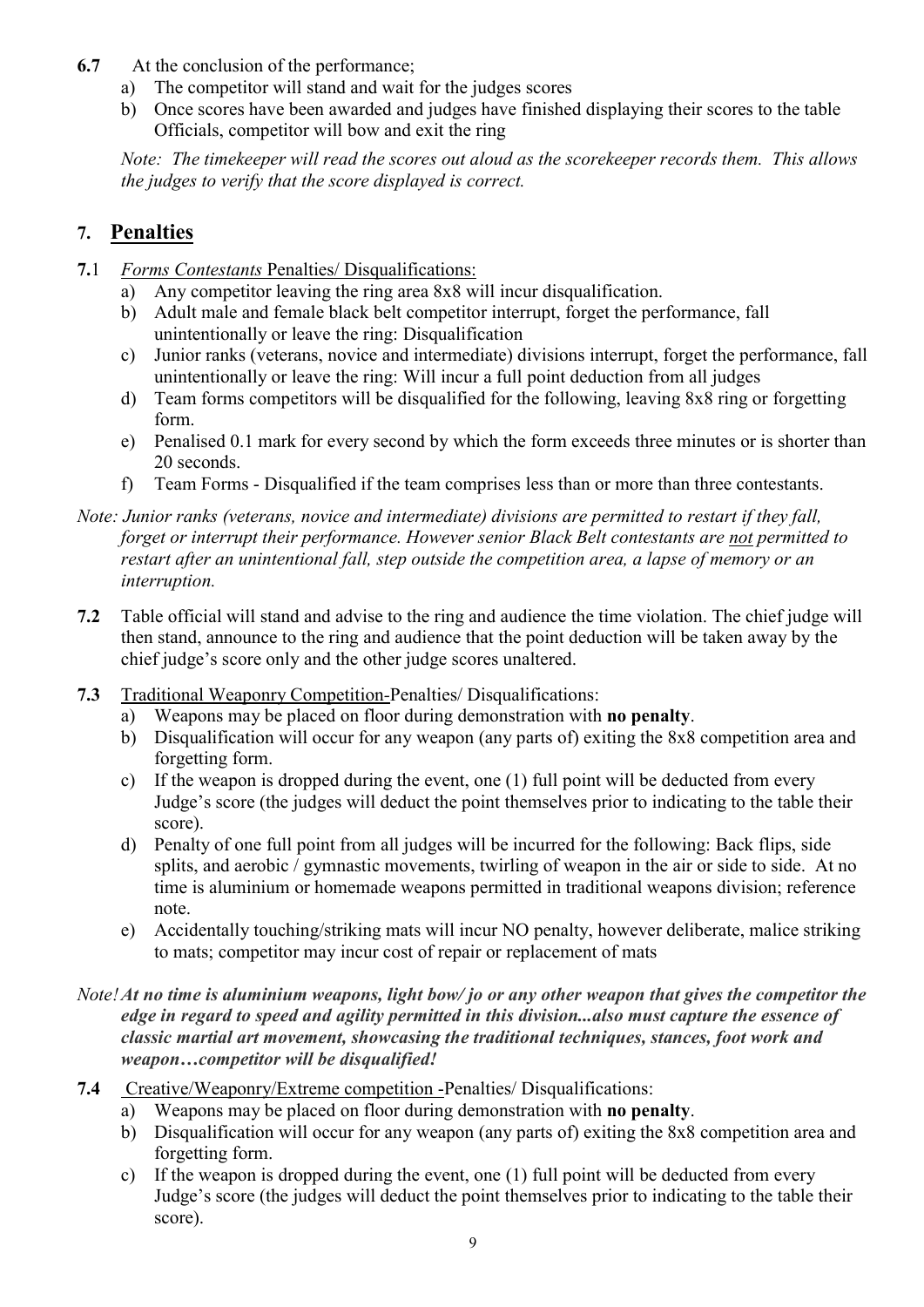- d) Accidentally touching/striking mats will incur NO penalty, however deliberate, malice striking to mats; competitor may incur cost of repair or replacement of mats
- e) Team competitors will be disqualified for the following, leaving 8x8 ring or forgetting form.
- f) Penalised 0.1 mark for every second by which the form exceeds three minutes or is shorter than 20 seconds.

Note! Two or more competitors permitted in this divisions

- 7.5 Procedures on penalising a contestant by deducting points and or disqualification of a contestant; the judging panel will implement the following:
	- a) Disqualification; Centre referee will stand proceed to competitor, advise him/ her of disqualification returning to seat, indicate to judging panel to raise their scores
	- b) 1 full point deduction; Centre referee will stand, inform the judges of the need to penalise the contestant for a rule infringement.
	- c) Time violation; Centre referee will stand, inform judges of the need to penalise the contestant for this rule infringement. Centre referee ONLY will deduct penalty points from competitor
	- d) The judges then prepare to display their score and the referee blows her/his whistle etc. as normal.
- 7.7 A competitor who fails to comply with all the NAS rules as outlined in this document will not be allowed to participate in the competition. If the Judges or Arbitrator/Marshals observe a rule infraction the performance may be stopped immediately, and the circumstances considered. If the infraction is considered serious or blatant or deliberate the competitor may be disqualified.

### 8. Officials

- 8.1 The Technical Commission shall comprise:
	- a) The State Director who acts as the Chief Official (CO) acting under the Chairman National All Styles.
	- b) The Ring Judges, acting under the Technical Director.
- 8.2 The State Director may appoint Arbitrator/Marshals to assist in the administration of the competition and to develop the general judging and refereeing standard. The Arbitrator/ Marshals are empowered to intervene in matches to resolve problems and maintain the correct NAS standards. Types of intervention and examples of problems are contained in Appendix 5.
- 8.4 The Chief Judge is responsible for overseeing the conduct of the forms/demonstration match. The Chief Judge:
	- a) Is empowered to begin, suspend, interrupt or conclude matches;
	- b) Deals with any protests by referring them in the first instance to the Arbitrator/Marshal, who may then decide to convene the Technical Commission if necessary;
	- c) Has responsibility for ensuring that all rules are complied with in accordance with the NAS Rules and Regulations.
	- d) is responsible for the attendance of all officials;
	- e) is responsible for the performance of the judges;
	- f) is responsible for the roles of the scorekeeper and timekeeper.
- 8.5 Officials will maintain an alert, involved attitude throughout the match. They must direct total attention and concentration to their ring.
- 8.6 The scorekeeper acts under the direction of the ring referee to:
	- a) Consult the timekeeper to ascertain if there are any penalty demerits after each performance.
	- b) Calculate the score for each competitor.
	- c) Record the score and the timekeepers' advice on the scoresheet.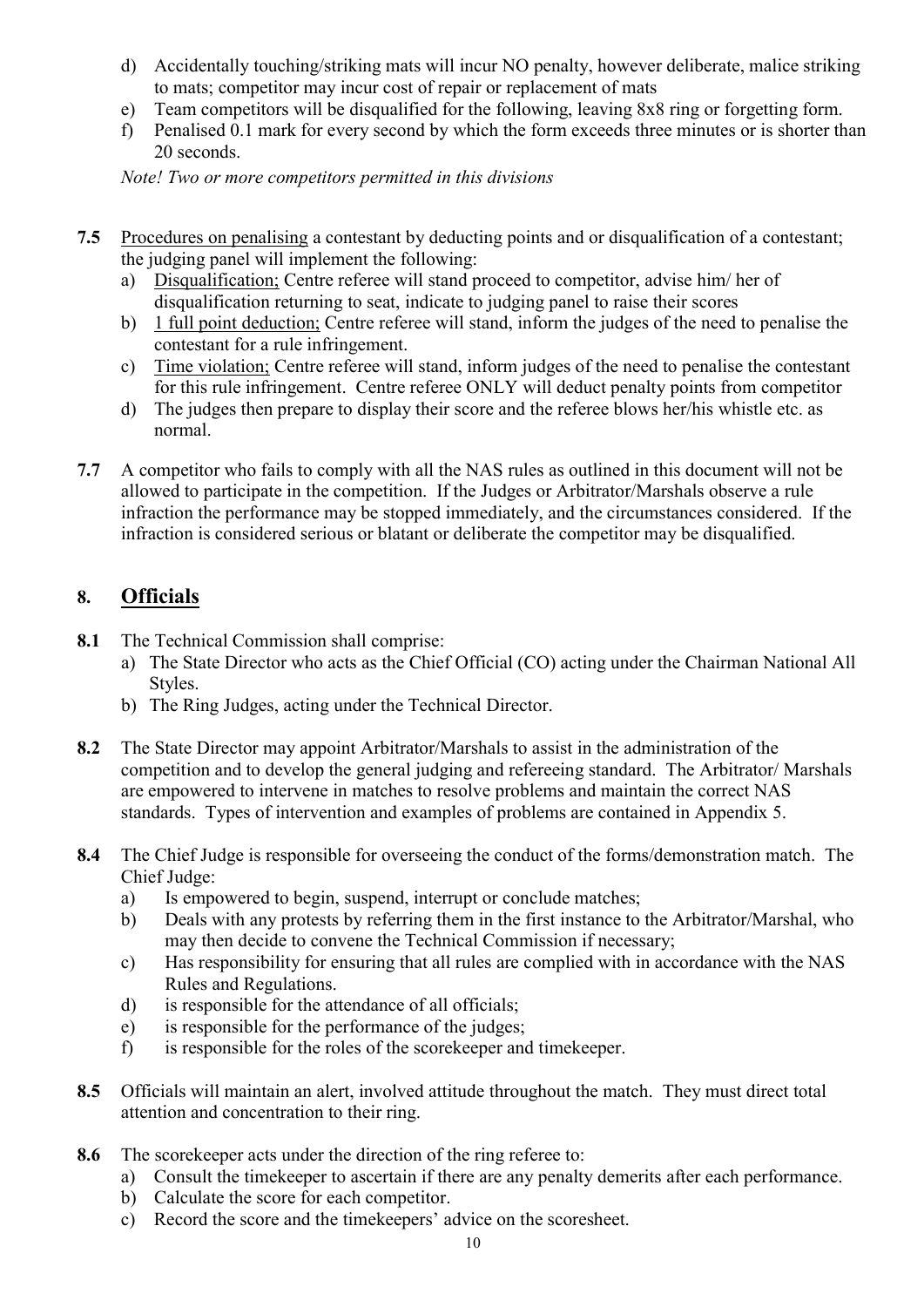- 8.7 The timekeeper acts under the direction of the Chief Judge to:
	- a) Announce the name of each competitor prior to their performance.
	- b) Time each performance.
	- d) Advise the scorekeeper of the time elapsed for each performance.
	- e) Publicly announce the individual judges' scores for the scorekeeper to notate.

### 9. Uniforms/ Jewellery

- 9.1 Each competitor in open hand and weapons competitions must wear his/her traditional martial arts school uniform, pertaining to his/her school and in good condition. NO STREET CLOTHES are permitted.
- 9.2 Notwithstanding the uniform rules referred to above, forms competitors will not be required to wear safety equipment such as gloves, pads, mouth guards.
- 9.4 Open hand forms competitors must not wear:
	- a) Jewellery: on any part of the body is prohibited...competitor will be refused entry into event. Covering piercing with a band aid is not acceptable
	- b) Footwear: Reference 9.6 under note.
	- c) Loose clothing which obscures observation of the form e.g. Hakama or Japanese split pants, overmantel, dresses/gowns, etc.
- 9.5 Demonstration competitors are not bound by the uniform rules (c) contained in this section.
- 9.6 Weapons competitors are permitted to wear loose clothing such as Hakama.

Note! The chart below 'outlines' NAS rules on this issue in plain fashion

| <b>Open hand forms</b> | <b>NO</b> Hakama   | <b>Traditional Kung-</b><br><b>Fu Shoes Permitted</b> |
|------------------------|--------------------|-------------------------------------------------------|
| <b>Weapon form</b>     | Hakama – Permitted | NO footwear                                           |
| <b>Demonstration</b>   | Hakama – Permitted | <b>NO</b> footwear                                    |
| <b>Sparring events</b> | NO Hakama          | <b>NO</b> footwear                                    |

#### 10. Age

Age of competitors will be determined as of the 1<sup>st</sup> January in the current competition year.

### 11. Blood Rule

 Contaminated uniform/clothing must be changed (not taped over) to ensure no possible contamination to any other person results.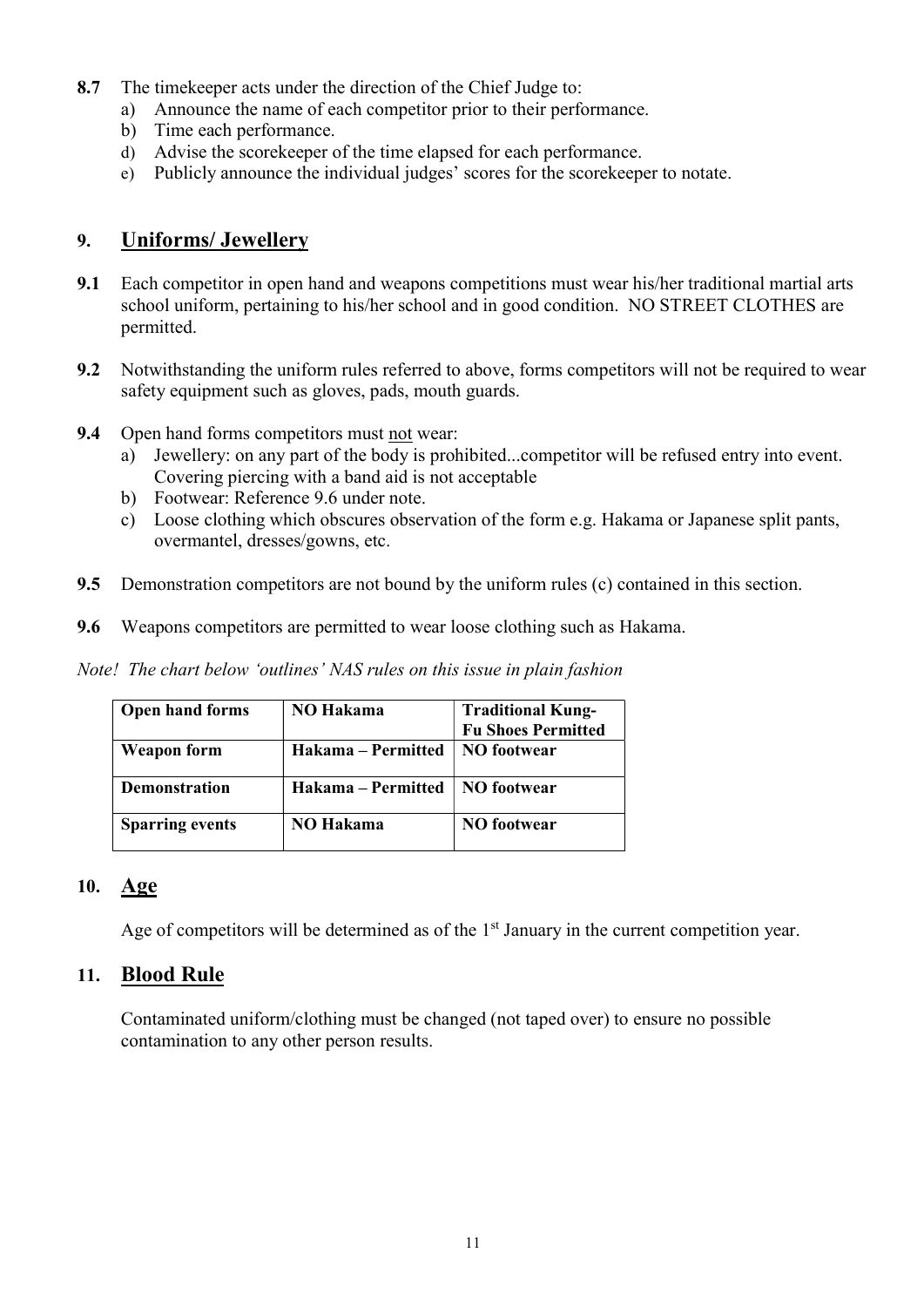## Appendix 1. Objective Criteria

### NAS Judging Criteria

The NAS uses three fundamental criteria for judging forms/ traditional weaponry. These criteria are the yardstick by which all competitors are measured.



### The NAS forms & traditional weapon Judging

These criteria are based on the principles of objectivity, equity and transparency. The difficulty and interpretation criteria have a number of essential features that provide the judge with guidelines for awarding marks. In addition, the execution criterion is further comprised of a number of major points such as technique, power, focus and rhythm, each of which contains its own essential features.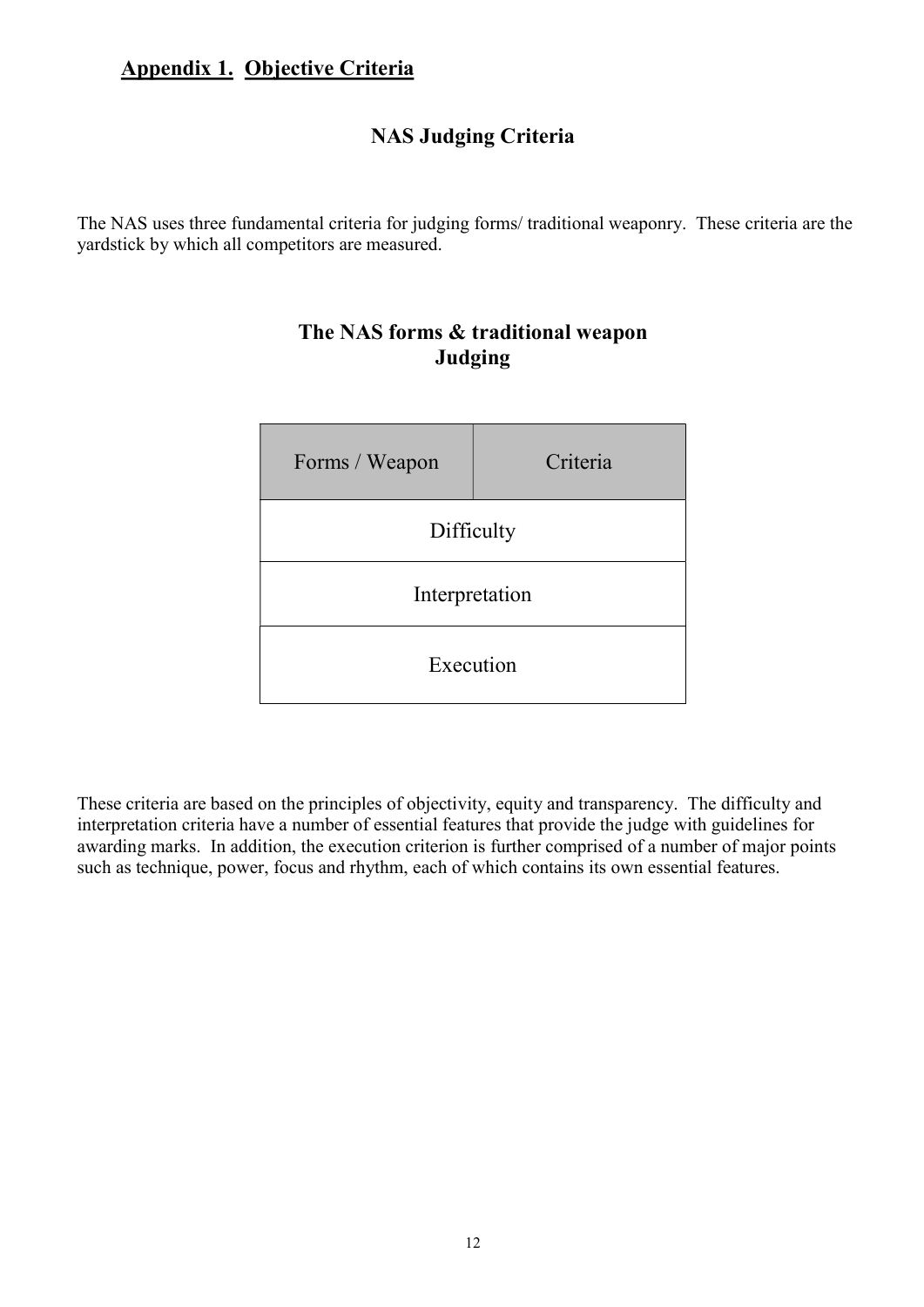# Appendix 2. Essential features Criteria

|  | Scoring forms/ traditional weapons |  |
|--|------------------------------------|--|
|  |                                    |  |

| Criteria       | <b>Major</b><br><b>Aspects</b> | <b>Essential features</b>                                                                                                                                                                              |
|----------------|--------------------------------|--------------------------------------------------------------------------------------------------------------------------------------------------------------------------------------------------------|
| Difficulty     | Complexity                     | Combinations, directional changes,<br>Variations of speed, length of form,<br>difficulty<br>Of technique                                                                                               |
|                | Level                          | Level of the form: related to the<br>competitors experience and skill level                                                                                                                            |
| Interpretation |                                | Virtuosity. Projection. Understanding of<br>movements, competence and realism of<br>performance. Conviction of contents                                                                                |
| Execution      | Technique                      | Stances, posture, balance. Correct<br>application of strikes, blocks, kicks etc.<br>Accuracy. Fully completed techniques<br>and manoeuvres                                                             |
|                | Power                          | Speed, body movements, breath control,<br>Strength, tension                                                                                                                                            |
|                | Focus                          | Concentration of energy. Eye intensity.<br>Precision of technique. Timing                                                                                                                              |
|                | Rhythm                         | Fluid, continuous movement. Balance of<br>hard and soft aspects. Contrast fast and<br>slow movements. Smooth transition<br>between stances and during directional<br>changes. Constancy and continuity |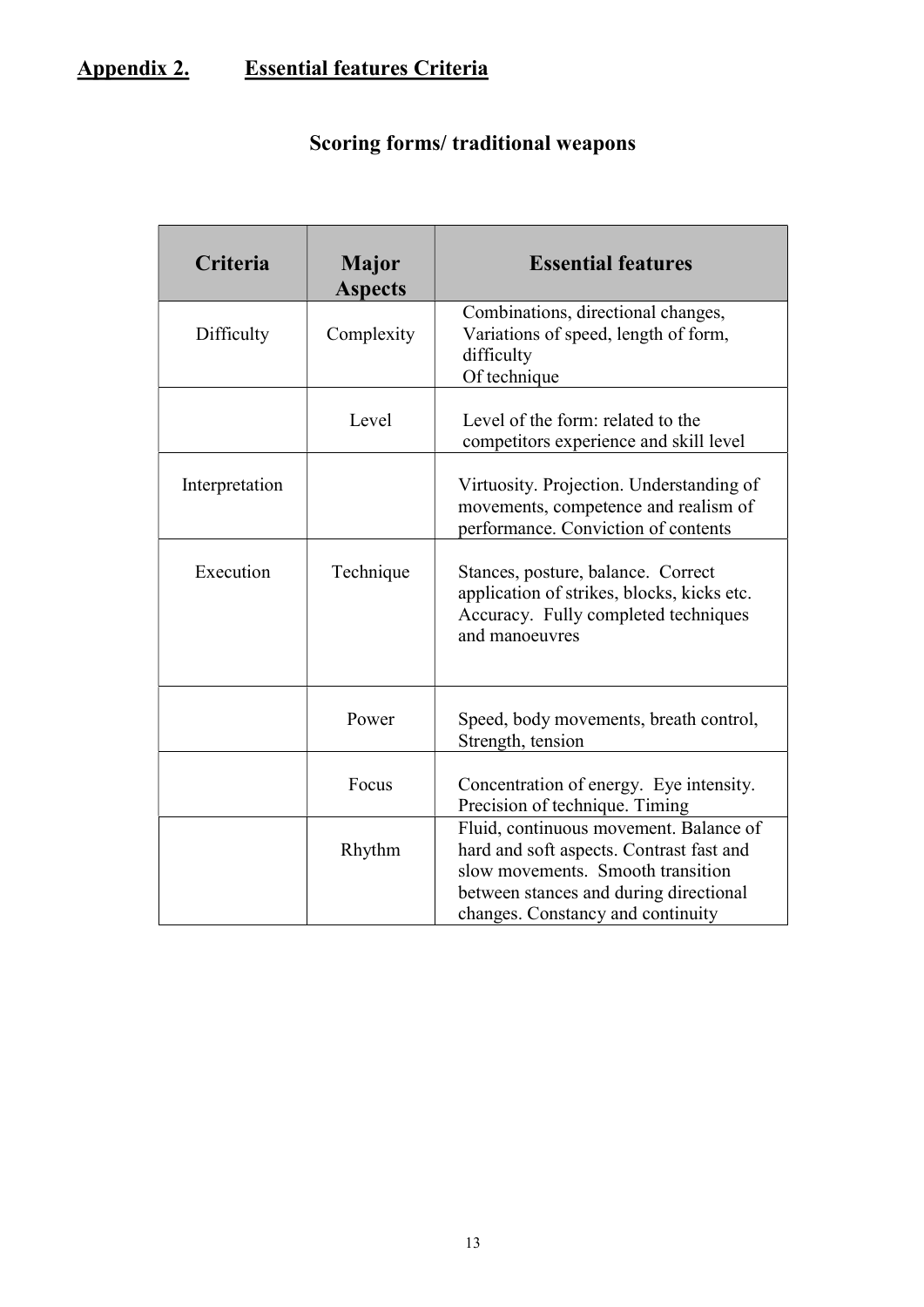# Appendix 3 NAS Rating Scale

# Forms/ traditional weapons

| <b>SCORE</b>  | <b>CHARACTERISTICS</b>                                                                                                                                                                                               |
|---------------|----------------------------------------------------------------------------------------------------------------------------------------------------------------------------------------------------------------------|
| $7.46 - 8.00$ | (Aura of excellence) Not used unless required, very high level of skill,<br>Master quality                                                                                                                           |
| $7.25 - 7.45$ | <b>(Excellent)</b> Performed with virtuosity, excellent technique and form.<br>Exceptional martial expression. Consistent rhythm, timing and focus of<br>attention. Harmonious balance of power, speed and breathing |
| $7.10 - 7.24$ | (Above Average) Minor errors of technique, rhythm, form or posture.<br>Competent performance. Eye intensity, breath control very good                                                                                |
| $6.80 - 7.09$ | <b>(Average)</b> Minor errors of technique, rhythm, form or posture.<br>Competent performance. Eye intensity, breath control good                                                                                    |
| $6.50 - 6.79$ | (Below Average) Pronounced deficiencies in one or more of the<br>essential features (poor posture, loss of balance, lacking in martial<br>interpretation) numerous errors                                            |
| $6.00 - 6.49$ | (Poor) Poor execution. Numerous omissions. Major errors                                                                                                                                                              |
| 0.00          | <b>Disqualification</b>                                                                                                                                                                                              |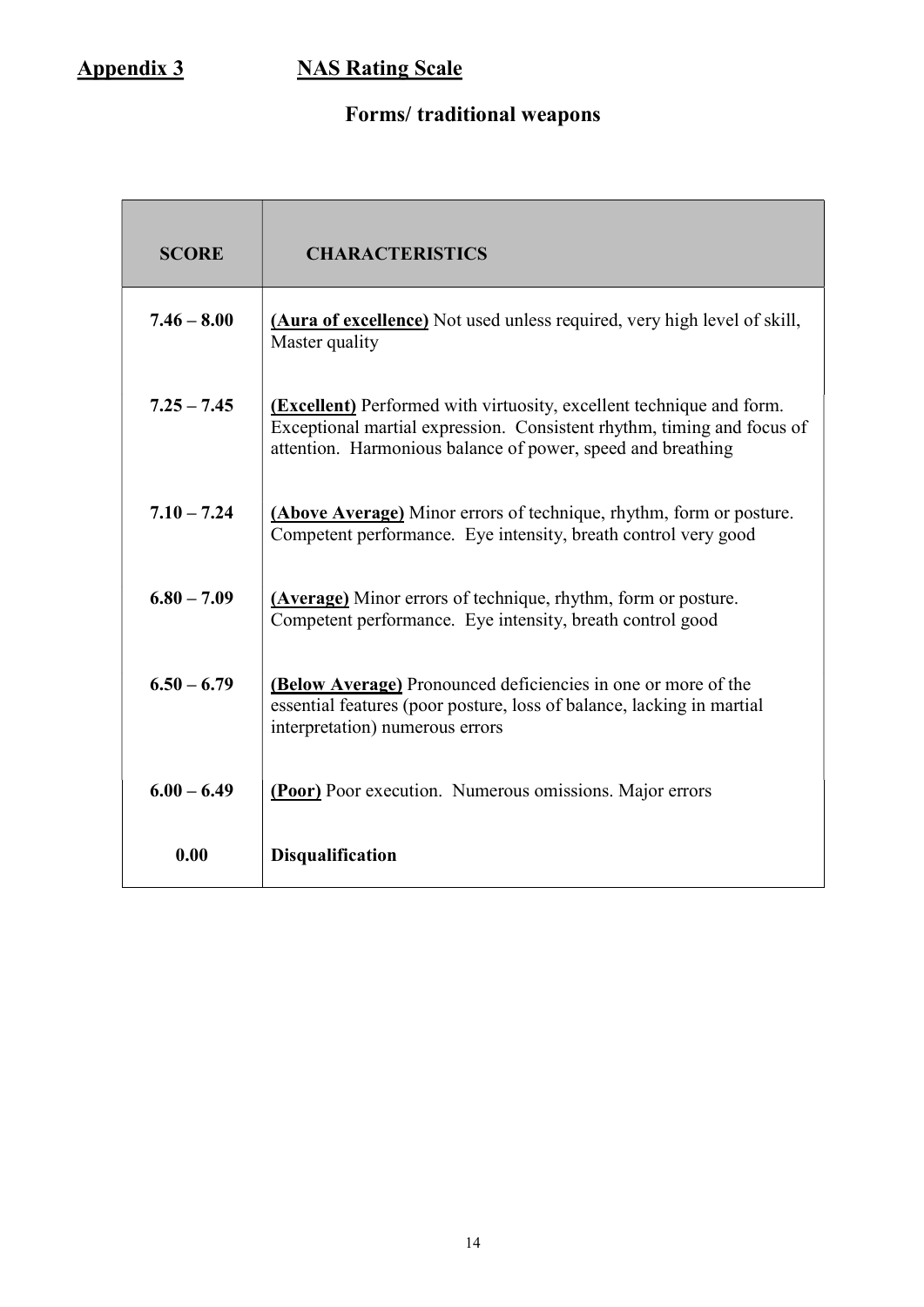### Appendix 4 NAS Forms/ Traditional Weapons Judging

### Essential Features

The NAS rules comprise three basic criteria for judging forms/weapon

Each criterion is composed of a number of essential features. These are common to all martial arts systems. They have been selected to provide an objective and transparent method of assessment that, whilst maintaining the essence of the martial arts, can be applied equally to all competitors. Under this method the judges are encouraged to reward effort and virtuosity.

Difficulty: Scores are awarded according to the difficulty of the form demonstrated. There are two aspects of difficulty, the first of which is concerned with the form itself.

A forms' difficulty is indicated by its degree of complexity and the techniques contained therein. A variety of directional changes, numerous variations of speed, the length of the form, and multiple combinations may point to a high degree of difficulty. High-risk techniques such as flying kicks or a single leg balance may also influence the difficulty factor.

The second aspect is related to the correct choice of form by the competitor. A form should be selected which is of an appropriate level according to the competitor's skill and experience. An inexperienced competitor who performs a high level or difficult form risks being penalised if the performance does not match the demands of that form. Similarly, an experienced or highly skilled competitor will not be rewarded if a low level form is selected.

Interpretation: The competitor's interpretation is the expression of those features that distinguish martial arts forms from a pure athletic performance. Often referred to as "spirit", these features are not easily described in a tangible fashion that permits easy identification. Nevertheless, they must be identifiable in order that they may be judged. Spirit, for example, is intangible, it is not measurable, it has a different a meaning for different people and it may be subject to a system or style's particular interpretation.

In the competition environment, these features are considered by judges as complementary to the physical technique of the form.

The virtuosity of a competitor is projected in the meaning of the form. Along with the other essential features this demonstrates the contestants clear understanding of the movements. These must be presented with conviction, competence and sense of realism. Excessive or flamboyant movements, unnecessary facial expressions and non-combat related movements detract from the form. "Tricks" such as slapping the uniform, repetitious basic movements, should not distract from the basic form.

It is the competitor's individual interpretation of the form that is presented but it should not be dramatic or theatrical. (These elements are demeaning to forms. They are reserved for demonstration events and are not rewarded in a form competition.) All movements must be functional. They must be martial in character, reflecting martial principles. In other words, the form is not simply an exercise or a dance.

**Execution:** Four major aspects are identified as part of the execution criterion. To a degree each is interrelated and dependent upon the others and yet each remains distinct. These major aspects are technique, power, focus and rhythm. Each has its own essential features.

 Techniques involve the correct demonstration of stance, posture and balance. Crucial aspects are also the correct application of strikes, blocks and other martial manoeuvres and techniques. These must be delivered with accuracy and, especially when in combination, they must be fully completed. All stances must be functional.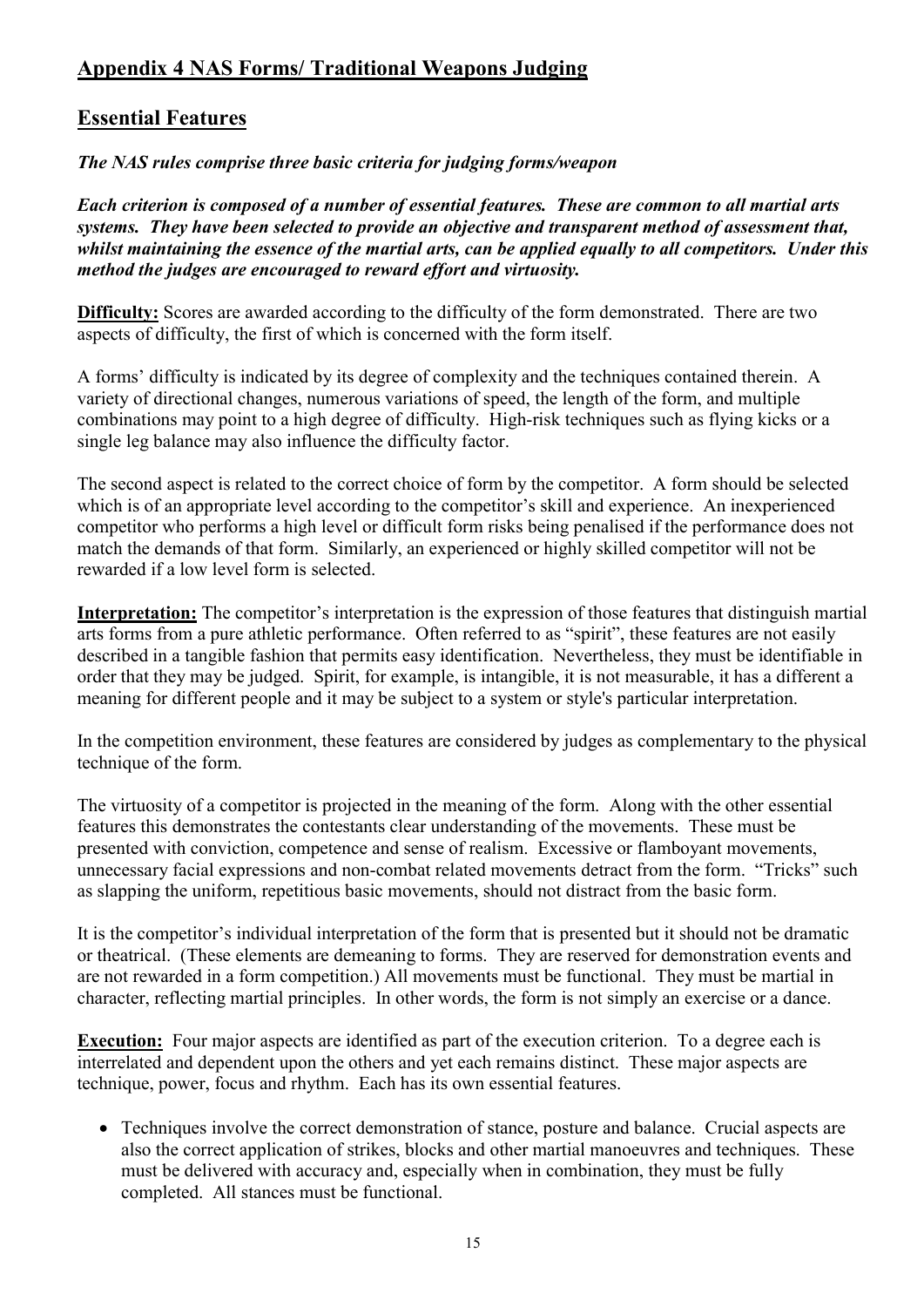- Power refers to the correct application of force as dictated by the appropriate combination of speed, body movement, breath control, strength and tension. An excess of any of these or a deficiency of any diminishes the effective transmission of power. The application of power relies also on maintaining the correct centre of gravity throughout a sequence.
- Focus refers to the concentration of the competitor and the attention to each aspect of the form. It refers also to the precise application of technique. To this extent timing is also an important element of this feature.
- Rhythm is the glue which binds together the form. Rhythm combines the techniques into a fluid continuum. It balances the hard and the soft aspects, contrasts the fast and the slow, introducing a smooth transition between stances and directional changes. It provides the constancy and the continuity of the form so that it is not merely a series of unrelated movements.

### Appendix 5 Arbitrator/ Marshal Intervention

### Type of intervention:

- a) Halting the match and asking a referee or judge for an explanation
- b) Halting a match to counsel a referee or judge(s)
- c) Halting a match and asking a referee or judge to reconsider a decision when a rule has been contravened.
- d) Replacing a referee or judge (this can include a form competition if the referee or judge's performance is sufficiently poor)
- e) Counselling immediately after an event and special monitoring of the next performance.
- f) Over-ruling a match & asking judging panel to redo a match due to rule infringement

#### Reasons for intervention

- a) Ensure the smooth operation of the match
- b) Ensure that the rules are applied correctly and fairly
- c) Ensure that the rules are applied uniformly and consistently
- d) Protect the competitor's safety
- e) Uphold the standard or the refereeing and judging
- f) Clarify the application or interpretation of the rules or over-rule a decision

#### Examples of problem areas – forms competition

- g) Judges posture signifies he/she is losing concentration
- h) Judge is looking at other courts, or otherwise distracted, appears disinterested, etc.
- i) Inconsistent scoring (often a retrospective assessment)
	- are high or low scores consistently awarded to a particular system/style/club/region
	- scores should not vary greatly between judges at a senior competition
	- is there a pattern to emerge from the scoresheets?
	- Look at the spread of each individual judge's scores. Do they fluctuate widely? Are they relatively consistent with the scores of the other judges?

#### Examples of bias/discrimination:

- a) A judge does not get his/her eye in for the first couple of contestants.
- b) One judge in less experienced and does not recognise the skills required in, for instance, a soft Chinese form.
- c) A momentary lapse means a judge misses a stumble or loss of balance
- d) A judge "glazes over" and fails to recognise a superior execution of form